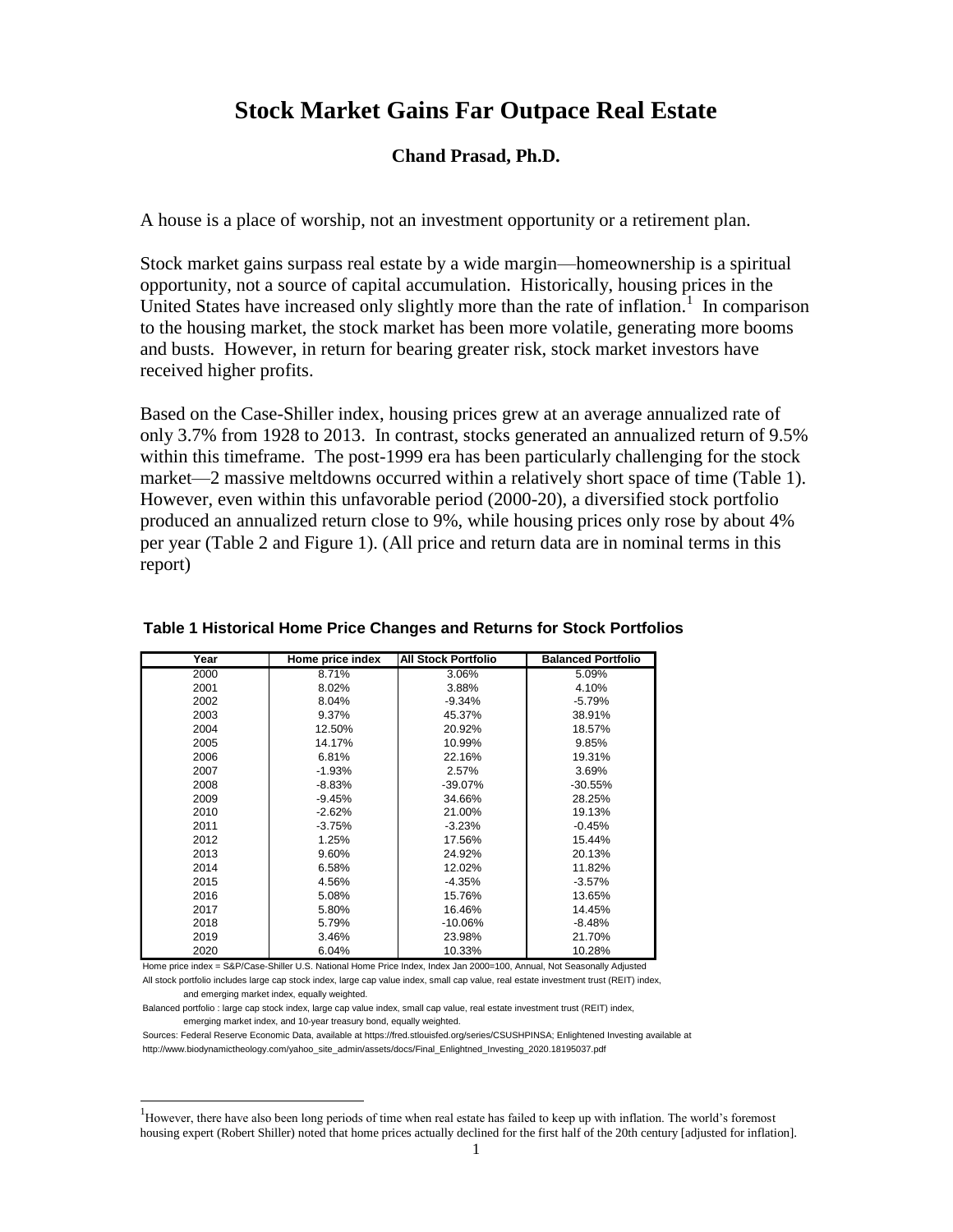As shown in Table 2, an investment of \$10,000 in stock portfolios (columns 2 and 3) more than quintupled, exceeding \$58,000 in 2020. In contrast, the housing market has not been a good provider of capital gains. An investment of \$10,000 towards a home purchase would only grow to about \$23,000—less than half that of the stock portfolios.

| Year                 | Home price index | <b>All Stock Portfolio</b> | <b>Balanced Portfolio</b> |
|----------------------|------------------|----------------------------|---------------------------|
|                      | \$10,000         | \$10,000                   | \$10,000                  |
| 2000                 | \$10.871         | \$10,306                   | \$10.509                  |
| 2001                 | \$11,744         | \$10,706                   | \$10,940                  |
| 2002                 | \$12,688         | \$9,706                    | \$10,306                  |
| 2003                 | \$13,877         | \$14,110                   | \$14,316                  |
| 2004                 | \$15,612         | \$17,062                   | \$16,975                  |
| 2005                 | \$17,823         | \$18,938                   | \$18,648                  |
| 2006                 | \$19,038         | \$23,134                   | \$22,248                  |
| 2007                 | \$18,671         | \$23,730                   | \$23,070                  |
| 2008                 | \$17,023         | \$14,460                   | \$16,021                  |
| 2009                 | \$15,413         | \$19,471                   | \$20,548                  |
| 2010                 | \$15,010         | \$23,560                   | \$24,479                  |
| 2011                 | \$14,448         | \$22,800                   | \$24,370                  |
| 2012                 | \$14,629         | \$26,805                   | \$28,134                  |
| 2013                 | \$16,034         | \$33,483                   | \$33,798                  |
| 2014                 | \$17,088         | \$37,508                   | \$37,794                  |
| 2015                 | \$17,866         | \$35,877                   | \$36,446                  |
| 2016                 | \$18,775         | \$41,533                   | \$41,422                  |
| 2017                 | \$19,863         | \$48,367                   | \$47,406                  |
| 2018                 | \$21,013         | \$43,502                   | \$43,386                  |
| 2019                 | \$21,741         | \$53,932                   | \$52,800                  |
| 2020                 | \$23,054         | \$59,500                   | \$58,228                  |
| <b>Annual Growth</b> | 4.1%             | 8.9%                       | 8.8%                      |

| Table 2 Growth of \$10,000 Invested in Stock Portfolios and Real Estate                           |
|---------------------------------------------------------------------------------------------------|
| Home price index column excludes expenditures on property taxes, insurance, interest, and repairs |

Source: Author's calculations, based on Table 1.



#### **Figure 1 Stock Returns Far Surpass Home Price Appreciation**

Rising property prices are barely enough to compensate for all the expenses of owning property. Real estate purchases require significant upfront expenditures for the down payment, "earnest money", inspection for structural defects, and transactions costs that include commission charges, title fees and other documentation. The money used to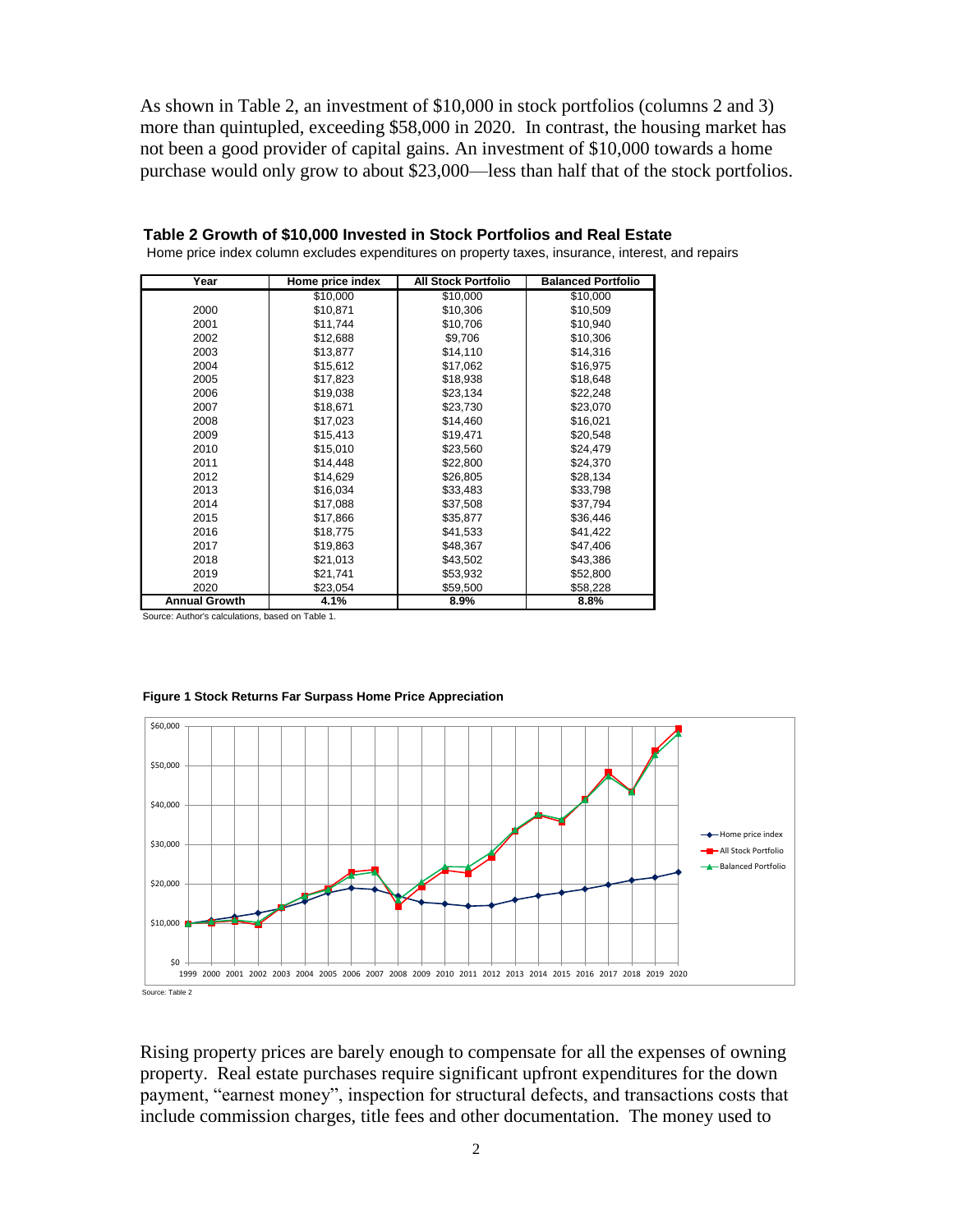cover these upfront expenditures would earn a higher return if it were invested in a diversified stock portfolio.

Substantial interest costs accrue over the course of the loan period. Indeed, in the initial years, most of the monthly mortgage payment goes toward paying interest rather than principal. The owner will eventually build equity. However, this benefit must be weighed against a relentless stream of ongoing expenses in the form of property taxes, insurance, and routine maintenance and repairs.

Consider, for example, a property purchase of \$300,000 with a 10% down payment and a fixed 30-year mortgage rate of 4.125%. Over the life of the mortgage loan, the total interest paid is  $$241,580$ <sup>2</sup> Property taxes start out at roughly  $$2,400$  in the first year and would grow over time, as historical evidence indicates. Insurance costs are initially \$1,000 per year. Even if the homeowner never files a claim, premiums rise. If we impose an absolutely unrealistically generous assumption that property taxes and insurance never rise, the combined costs would total \$102,000 over the life of the 30-year mortgage. The bottom line is that when interest, taxes, and insurance are added to the principal costs, the homeowner would have to sell the house for more than double the amount he paid, just to break even. This calculation excludes the routine costs of ongoing maintenance and dealing with ordinary household wear and tear.

Moreover, residential property is expensive to sell, and not just because of commission charges. Prospective buyers require various home improvements and enhancements. If an individual sells the house "as is", he or she will most likely receive a lower price. Real estate prices are location-specific, and a fixed residence is of course immobile. Since it is anchored to one geographical spot, at any given point in time only a relatively small group of potential buyers for the property may exist. For some areas, buyers can be virtually nonexistent over prolonged periods. The value of a house is held hostage to the fortunes of one county or even one neighborhood. This "investment" essentially ties the owner to the economy and government policies of one narrow locality. Property owners are exposed to risks stemming from sharp increases in state and local taxes, plant closures and / or businesses leaving the area in search of more favorable locations.

It is often the case that mortgage payments account for at least half of living expenses real estate purchases may sharply reduce the ability to build large emergency savings reserves. With little savings to fall back on and continued obligations to make large mortgage payments, unemployment may cause financial ruin. If a homeowner defaults on the mortgage, the bank forecloses on the property. A small number of foreclosures reverberate throughout a neighborhood or locality, resulting in lower property values for the other homes in the area. Thus, even residents that have dutifully continued to pay their mortgages must endure losses in home equity, as was the case during the 2008 financial crisis. Moreover, due to depressed property values, a homeowner may not be able to sell their residence if he or she receives an offer for a better job in a different location. With limited options, he remains firmly under the control of his current employer.

 $\overline{a}$ 

<sup>&</sup>lt;sup>2</sup> Source: <u>https://www.nerdwallet.com/mortgages/mortgage-calculator/calculate-mortgage-payment, accessed on July 8,</u> 2021.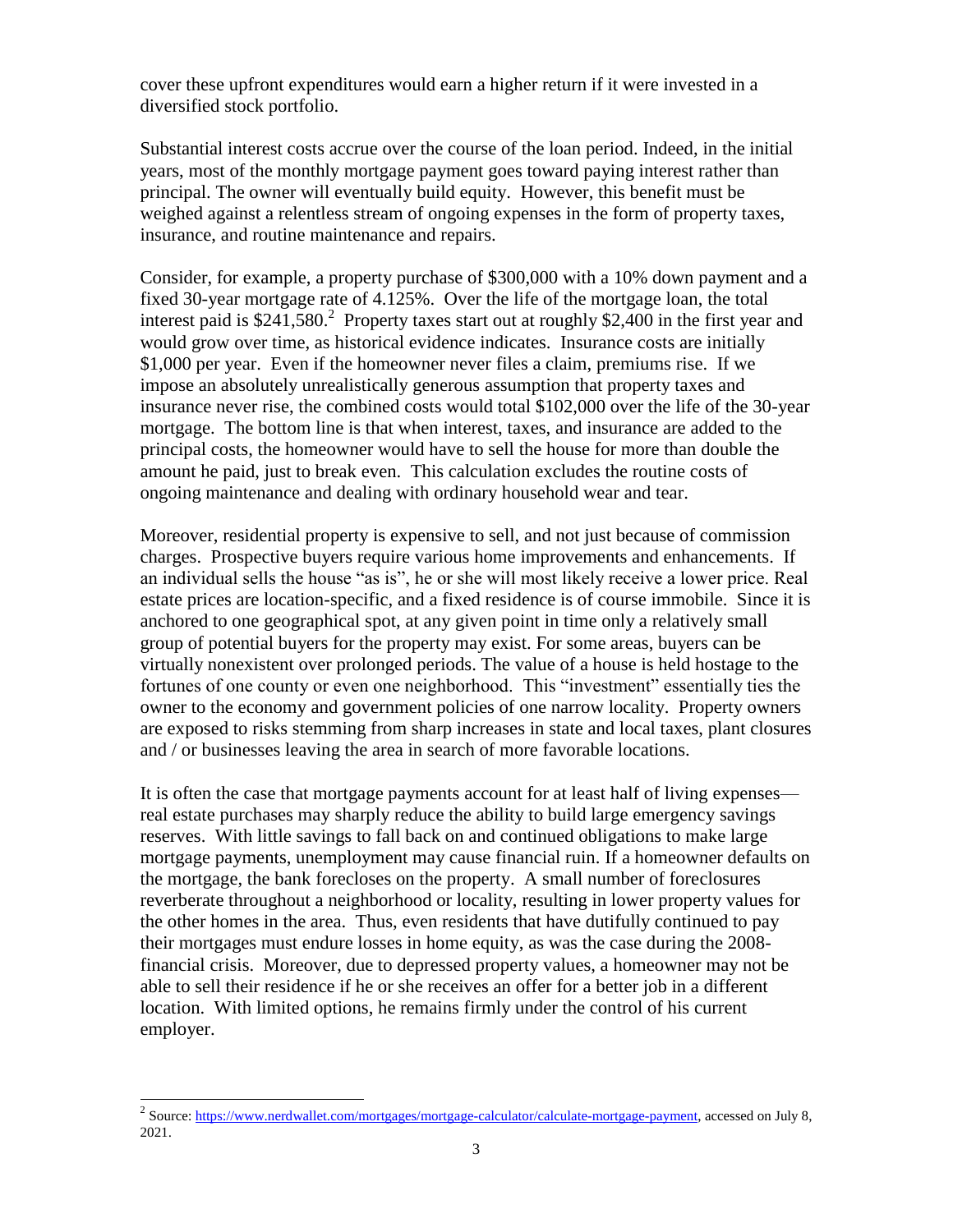It could be argued that paying rent does not build equity. The counterargument is that real estate purchases require expenditures for property taxes, insurance, and interest. These expenditures do not build equity. If the overriding objective is to build equity, the superior method of achieving that goal is to save money by renting—invest the money that would have been spent on taxes, interest, and insurance in the stock market.

As explained in [Enlightened Investing,](http://www.biodynamictheology.com/2020_update_of_enlightened_investing) the key determinants of long term capital accumulation include the seemingly obvious strategy of maintaining a high savings rate, coupled with disciplined investments in a portfolio of broadly diversified stock indexes. There is no substitute for austerity. No amount of financial speculation or machinations will circumvent the need to eliminate credit card debt and save. Stock trading is different from investing because the former is a type of gambling. Instead, we focus on investing, which entails systematically purchasing and holding diversified funds that hold thousands of stocks.

Stocks are often characterized (incorrectly) as illusory paper assets that are inferior to hard assets such as real estate, and precious metals and other commodities. Far from being illusory, stock purchases provide partial ownership of a corporation—you actually own a piece of a business. Although stocks provide us with a share of the profits generated by publicly traded companies in the economy, they also expose an investor to considerable risk and volatility because that is simply the nature of business.

Through diversification, one can avoid unnecessary risks. When individuals invest in a total stock market index, they have achieved a high degree of diversification because they own a piece of every publicly traded company based in the United States. Of course it is not necessary for an individual to make separate purchases of thousands of different stocks—imagine the exorbitant commission costs. Indexed portfolios that contain all of the publicly traded stocks in the U.S. economy can be purchased from reputable mutual fund companies (e.g. Vanguard) for as little as 0.07 percent in annual fees, which is much less than an investor would pay to buy and hold a large list of thousands of stocks, and substantially lower than the commission charges for buying a home.

The total market index is dynamic. Companies compete intensely with each other. Firms that are stronger and more efficient drive the weaker firms out of business while also driving them out of the total market index. New companies are born, and if they are successful, then they enter the total market index and replace the dying companies. The index does not remain static. The total market index is analogous to a living species in which firms that are stronger replace those that are weaker. The index is self-cleansing.

An investor need not attempt to predict which firms will be winners or losers because that determination will be made by the dynamics of competitive interactions which forces weaker firms out of the total market index. In the long run, the total stock market index is driven higher along a strong upward trend because of survival of the fittest—the maximum loss for the weaker firms is that their stock prices will drop to zero, while in contrast the upside potential of the winners is enormous. A combination of limited downside and almost unlimited upside potential means that on average, the total stock market index trends higher.